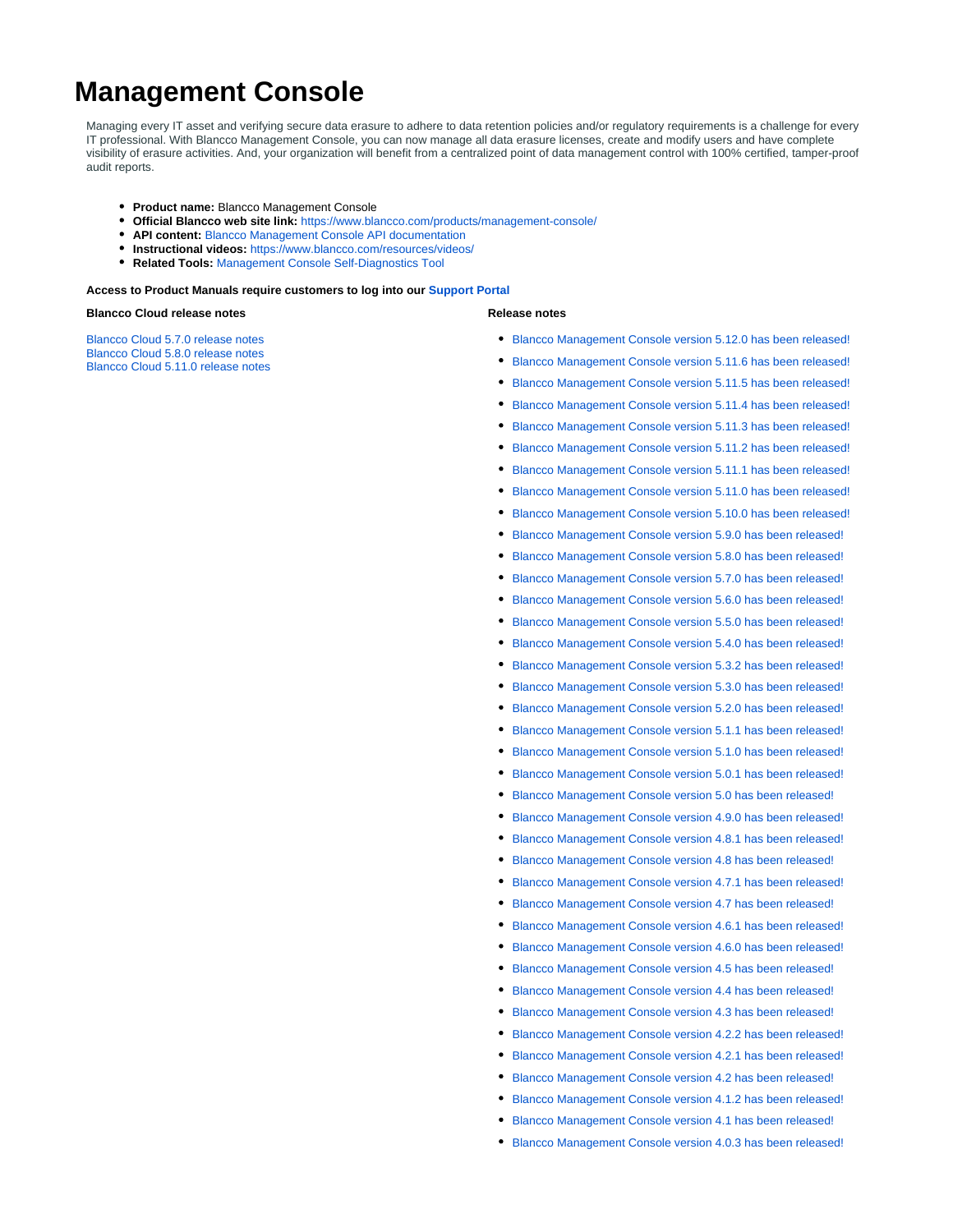- [Blancco Management Console version 4.0.2 has been released!](https://support.blancco.com/pages/viewpage.action?pageId=4489266)
- [Blancco Management Console version 4.0 has been released!](https://support.blancco.com/pages/viewpage.action?pageId=3539602)

# **Knowledge Base articles**

- ["The transaction log for database 'BMC\\_database' is full due to](https://support.blancco.com/pages/viewpage.action?pageId=15171797)  ['LOG\\_BACKUP'"](https://support.blancco.com/pages/viewpage.action?pageId=15171797)
- [Advanced troubleshooting for Blancco Management Console \(the](https://support.blancco.com/pages/viewpage.action?pageId=66000)  [log files\)](https://support.blancco.com/pages/viewpage.action?pageId=66000)
- [Asian characters are not properly displayed during the installation](https://support.blancco.com/display/KB/Asian+characters+are+not+properly+displayed+during+the+installation+phase)  [phase](https://support.blancco.com/display/KB/Asian+characters+are+not+properly+displayed+during+the+installation+phase)
- [Blancco Management Console 3.2.0 API and the request file](https://support.blancco.com/display/KB/Blancco+Management+Console+3.2.0+API+and+the+request+file+structure+change)  [structure change](https://support.blancco.com/display/KB/Blancco+Management+Console+3.2.0+API+and+the+request+file+structure+change)
- [Blancco Management Console HASP and license related issues](https://support.blancco.com/display/KB/Blancco+Management+Console+HASP+and+license+related+issues)
- [Blancco Management Console logging levels](https://support.blancco.com/display/KB/Blancco+Management+Console+logging+levels)
- [Blancco Management Console Self-Diagnostics Tool](https://support.blancco.com/display/KB/Blancco+Management+Console+Self-Diagnostics+Tool)
- [Blancco Management Console service and Java related issues](https://support.blancco.com/display/KB/Blancco+Management+Console+service+and+Java+related+issues)
- [Blancco Management Console service doesn't start after running](https://support.blancco.com/pages/viewpage.action?pageId=38699449)  [Windows updates.](https://support.blancco.com/pages/viewpage.action?pageId=38699449)
- [Blanccocloud Migration to cloud.blancco.com](https://support.blancco.com/display/KB/Blanccocloud+Migration+to+cloud.blancco.com)
- [Building a network boot environment for Blancco Management](https://support.blancco.com/display/KB/Building+a+network+boot+environment+for+Blancco+Management+Console)  **[Console](https://support.blancco.com/display/KB/Building+a+network+boot+environment+for+Blancco+Management+Console)**
- [Changing Management Console memory allocation](https://support.blancco.com/display/KB/Changing+Management+Console+memory+allocation)
- [Communication issues with Management Console 3.3.2 and](https://support.blancco.com/display/KB/Communication+issues+with+Management+Console+3.3.2+and+Blancco+5+erasure+software)  [Blancco 5 erasure software](https://support.blancco.com/display/KB/Communication+issues+with+Management+Console+3.3.2+and+Blancco+5+erasure+software)
- [General instructions for installing a new SSL cert on BMC server](https://support.blancco.com/display/KB/General+instructions+for+installing+a+new+SSL+cert+on+BMC+server)
- [HASP free Management Console license container clone protection](https://support.blancco.com/pages/viewpage.action?pageId=11403285)  [in a virtual environment.](https://support.blancco.com/pages/viewpage.action?pageId=11403285)
- [How to collect log files and system information from the](https://support.blancco.com/display/KB/How+to+collect+log+files+and+system+information+from+the+Management+Console)  [Management Console](https://support.blancco.com/display/KB/How+to+collect+log+files+and+system+information+from+the+Management+Console)
- [How to retrieve or use custom fields for Blancco Management](https://support.blancco.com/display/KB/How+to+retrieve+or+use+custom+fields+for+Blancco+Management+Console+API)  [Console API](https://support.blancco.com/display/KB/How+to+retrieve+or+use+custom+fields+for+Blancco+Management+Console+API)
- [How to update Blancco Management Console](https://support.blancco.com/display/KB/How+to+update+Blancco+Management+Console)
- [How to verify report is not tampered with?](https://support.blancco.com/pages/viewpage.action?pageId=63275602)
- I am trying to access the Blancco Management Console 4 page, [but I am only seeing a blank page, what is wrong?](https://support.blancco.com/pages/viewpage.action?pageId=66043)
- [Installing CA signed certificate to authenticate Management](https://support.blancco.com/display/KB/Installing+CA+signed+certificate+to+authenticate+Management+Console+AD+integration+via+LDAPS)  [Console AD integration via LDAPS](https://support.blancco.com/display/KB/Installing+CA+signed+certificate+to+authenticate+Management+Console+AD+integration+via+LDAPS)
- **[Installing the HASP-key drivers under Linux](https://support.blancco.com/display/KB/Installing+the+HASP-key+drivers+under+Linux)**
- iPXE boot environment troubleshooting quide
- [Is an empty database is required for a new Management Console](https://support.blancco.com/pages/viewpage.action?pageId=66018)  [installation?](https://support.blancco.com/pages/viewpage.action?pageId=66018)
- [Is it possible to change the default communication port\(s\) for](https://support.blancco.com/pages/viewpage.action?pageId=66020)  [Blancco Management Console 4?](https://support.blancco.com/pages/viewpage.action?pageId=66020)
- [Java 8 update 31 disables SSLv3 support](https://support.blancco.com/display/KB/Java+8+update+31+disables+SSLv3+support)
- [Java 8 update 60 disables "RC4" cipher suites: Causes issues with](https://support.blancco.com/pages/viewpage.action?pageId=66033)  [Blancco erasure software and MC 3 communication](https://support.blancco.com/pages/viewpage.action?pageId=66033)
- [Java JMX RMI accessible on Blancco Management Console server](https://support.blancco.com/display/KB/Java+JMX+RMI+accessible+on+Blancco+Management+Console+server)
- [Logging in to Management Console fails: "UserDetailsService](https://support.blancco.com/pages/viewpage.action?pageId=66051)  [returned null, which is an interface contract violation"](https://support.blancco.com/pages/viewpage.action?pageId=66051)
- [Management Console 3.7.0 API](https://support.blancco.com/display/KB/Management+Console+3.7.0+API)
- [Management Console 3.7.2 API](https://support.blancco.com/display/KB/Management+Console+3.7.2+API)
- [Management Console 3.8.0 API](https://support.blancco.com/display/KB/Management+Console+3.8.0+API)
- [Management Console 3.8.1 API](https://support.blancco.com/display/KB/Management+Console+3.8.1+API)
- [Management Console 4.0.0 API](https://support.blancco.com/display/KB/Management+Console+4.0.0+API)
- [Management Console 4.0.1 API](https://support.blancco.com/display/KB/Management+Console+4.0.1+API)
- [Management Console 4.0.2 API](https://support.blancco.com/display/KB/Management+Console+4.0.2+API)

# Recently Updated

[Troubleshooting HASP USB dongle related issues](https://support.blancco.com/display/KB/Troubleshooting+HASP+USB+dongle+related+issues) Jun 23, 2022 • updated by [Niko Puruskainen](https://support.blancco.com/display/~niko) • [view](https://support.blancco.com/pages/diffpagesbyversion.action?pageId=3539250&selectedPageVersions=13&selectedPageVersions=12)  [change](https://support.blancco.com/pages/diffpagesbyversion.action?pageId=3539250&selectedPageVersions=13&selectedPageVersions=12)

[Offline EMS license activation with Blancco Management Console](https://support.blancco.com/display/KB/Offline+EMS+license+activation+with+Blancco+Management+Console) Apr 13, 2022 • updated by [Sami Purho](https://support.blancco.com/display/~sami.purho) • [view change](https://support.blancco.com/pages/diffpagesbyversion.action?pageId=65968&selectedPageVersions=16&selectedPageVersions=15)

[How to verify report is not tampered with?](https://support.blancco.com/pages/viewpage.action?pageId=63275602) Mar 21, 2022 • created by [Sami Purho](https://support.blancco.com/display/~sami.purho)

[Changing Management Console memory allocation](https://support.blancco.com/display/KB/Changing+Management+Console+memory+allocation) Mar 21, 2022 • created by [Sami Purho](https://support.blancco.com/display/~sami.purho)

[How to retrieve or use custom fields for Blancco Management](https://support.blancco.com/display/KB/How+to+retrieve+or+use+custom+fields+for+Blancco+Management+Console+API)  [Console API](https://support.blancco.com/display/KB/How+to+retrieve+or+use+custom+fields+for+Blancco+Management+Console+API) Mar 18, 2022 • created by [Sami Purho](https://support.blancco.com/display/~sami.purho)